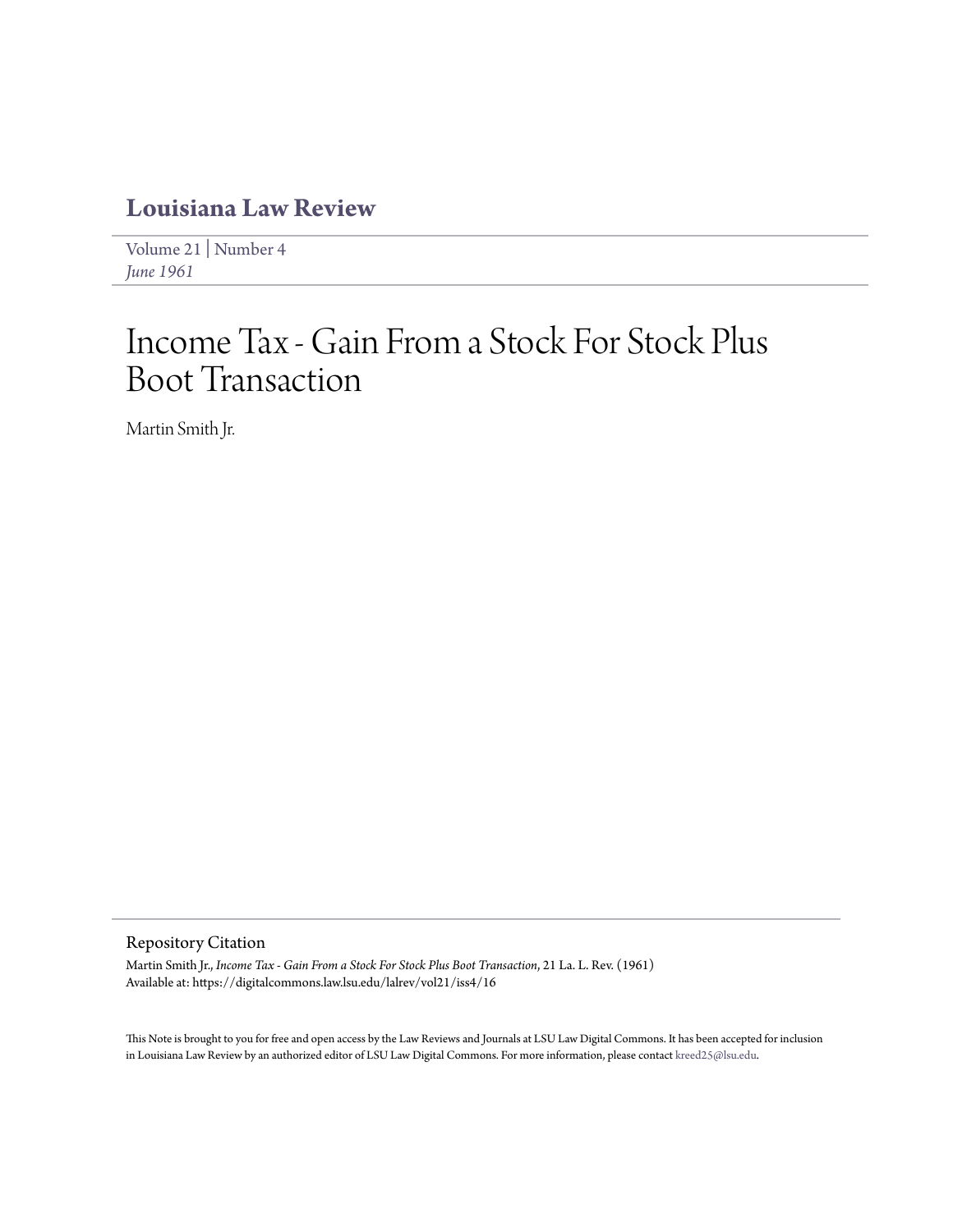**[Vol. XXI**

of the correctness of the holding in the instant **case,** the use of the device approved **by** the court appears to offer a wide avenue for avoiding estate taxes.

*Merwin M. Brandon, Jr.*

#### INCOME TAX - GAIN FROM A STOCK FOR STOCK PLUS BOOT **TRANSACTION**

Taxpayer, sole stockholder of International Dairy Supply Company, transferred his stock in that company to Foremost Dairies, Inc., for 82,375 shares of the common stock of Foremost and \$3,000,000.00 cash. He reported a capital gain on the transaction limited to the cash less certain expenses. The Commissioner determined that the entire gain, \$4,163,691.94, was recognizable at the time of the transaction and assessed taxpayer for the deficiency. The Tax Court held that the recognizable gain on the transaction was to be limited to the cash received.1 On appeal to the United States Court of Appeals, Ninth Circuit, *held,* reversed. An exchange in which cash plus voting stock is received is not a reorganization.<sup>2</sup> The entire amount of the gain is recognizable at the time of the transaction. *Commissioner v. Turnbow,* 286 F.2d 669 (9th Cir. 1960).

Generally, gains on sales or exchanges are recognizable to the full amount of the gain at the time of the transaction.<sup>3</sup> However, it was early recognized that it would be desirable to delay recognition of gain so that business readjustments could be made without tax consequences in cases where the stockholders in the enterprise are retaining their interests without the receipt of cash and the essential continuity of business is being preserved.<sup>4</sup>

contemplation of death. While the court did not accede to this point, it should be noted that the agreement involved in the *Gore* case provided for the estate to re- ceive the same amount which the decedent would have received had he sold out during his lifetime. That fact might well make the reasoning of the *Gore* case inapplicable in situations similar to the *Land* case, where the agreement provides for a change in the value of the business interest when the partner's estate, rather than the partner, is the vendor.

**<sup>1.</sup>** Grover **D.** Turnbow, **32 T.C.** 646 **(1959).**

<sup>2.</sup> The only reorganization definition that could be applicable would be **Int.** Rev. Code of 1939, § 112(g) **(1)** (B), now **INT. REV. CODE OF** 1954, **§368(a) (1)** (B). See note **11** *infra.*

**<sup>3.</sup>** Int. Rev. Code of **1939,** ch. **1,** § 11<sup>2</sup> (a), **53** Stat. **37,** now INT. **REV. CODE Or** 1954, § 1002.

<sup>4.</sup> Letter from Secretary of Treasury, **78** Cong. Rec. **2512** (1934). See, gen- erally, **SEIDMAN, LEGISLATIVE HISTORY** *OF* **FEDERAL INCOME TAX LAWS 1938-1861 (1938).**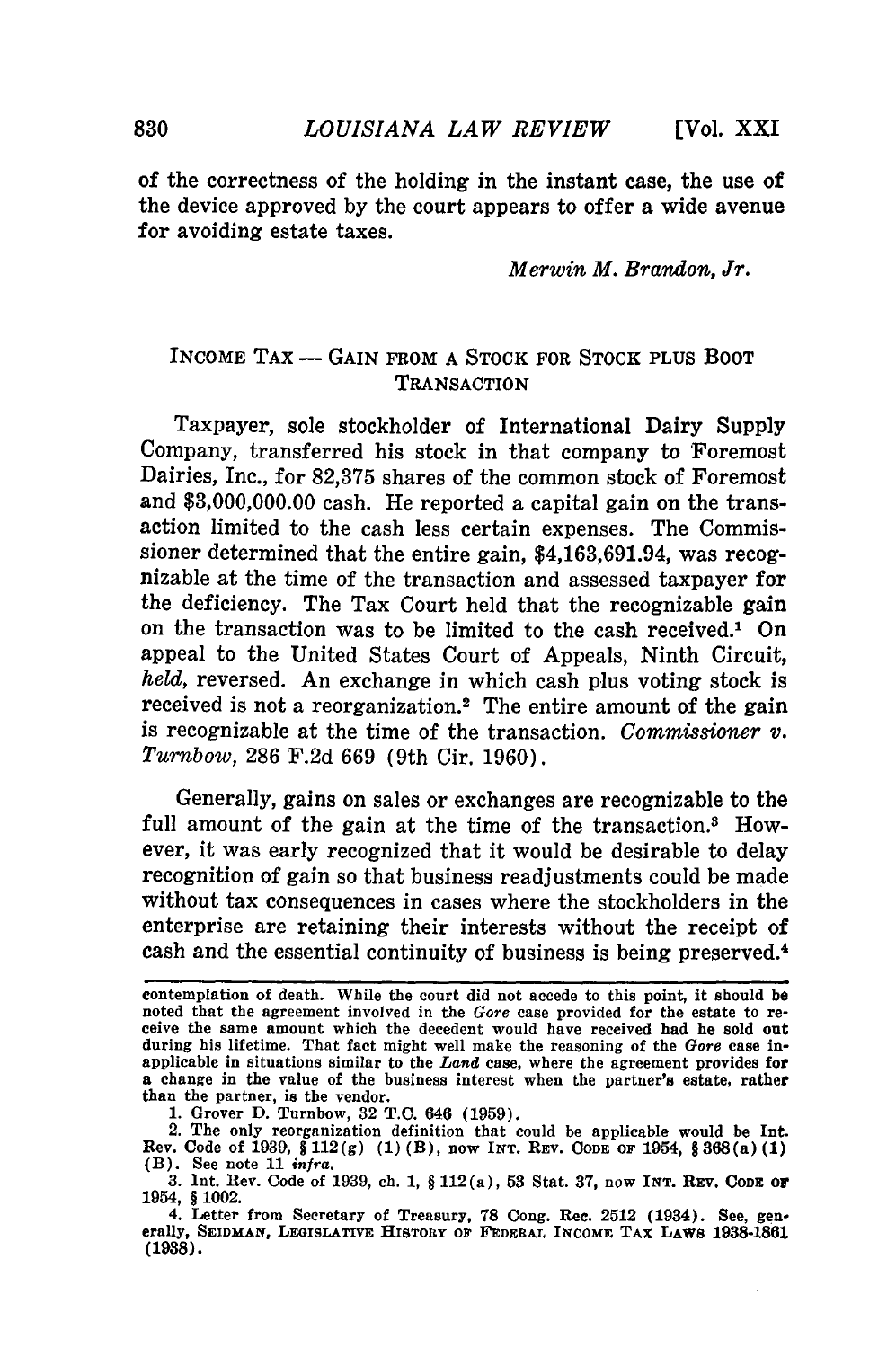To implement this policy, Congress has continually provided for non-recognition of gain resulting from corporate reorganizations.5 No gain or loss is recognized **by** parties to a reorganization if stock or securities in a corporation a party to the reorganization are, in pursuance of the plan of reorganization, exchanged solely for stock or securities of another corporate party to the reorganization.<sup>6</sup> If there were no further qualification of this rule, the receipt of consideration other than stock or securities would result in recognition of the entire gain on the reorganization at the time of the transaction.7 However, this provision has been specifically modified to provide that where there would have been a non-recognizable gain except for consideration received other than stock or securities of a corporate party to the reorganization, gain will be recognized but will be limited to the amount of "other consideration" or "boot" received.8 Thus, through the "boot" provision, the taxpayer is permitted to defer recognition of gain on a reorganization to the extent that he receives stock and securities of a corporation a party to the reorganization. <sup>9</sup>

The structure of the reorganization provisions of the Internal Revenue Codes of **1939** and 1954 indicate that a prerequisite to the applicability of any of the provisions limiting recognition of gain is that the transaction under consideration meet the statutory definition of a *reorganization*.<sup>10</sup> Six statutory definitions of the term reorganization are supplied **by** the Internal Revenue Codes, including the two which are pertinent here.<sup>11</sup> The In-

**9.** The purpose of this entire section of the Internal Revenue Code is to defer payment of tax on a transaction until a future date, with a view to allowing the "specified" types of reorganizations to **be** accomplished without the necessity of payment of tax on "unrealized paper profits." See note 2 supra.

**11.** These definitions include (a) a statutory merger or consolidation; **(b)** the acquisition **by** one corporation, in exchange solely for all or a part of its voting

**<sup>5.</sup>** Revenue Act of **1921,** ch. **136, §** 202(c).

**<sup>6.</sup> Int.** Rev. Code of **1939,** ch. **1, § 112(g), 53** Stat. 40, as amended ch. 247, **53** Stat. **870** (1939), now **INT.** REV. **CODE** OF 1954, § **368.**

**<sup>7.</sup>** The transaction would not then be for *solely* stock or securities of a cor- porate party to the reorganization.

**<sup>8.</sup> Int.** Rev. Code of **1939, ch. 1,** § **112(c), 53** Stat. **39,** now **INT.** REV. **CODE OF** 1954, § **356.** The provision enumerates the sections it modifies; hence it could be assumed that the enumeration is intended to be exclusive.

**<sup>10.</sup> Int.** Rev. Code of **1939,** § **112(g) (1)** (B), now **INT.** REV. CODE **OF** 1954, §368(a) **(1)** (B), defines reorganizations. Section **112(b) (3)** of the **1939** Code (now Section 354 (a) (1) of the 1954 Code) provides that where solely stock of<br>securities are exchanged where there is a reorganization no gain or loss is to be<br>recognized. Section 112(c) of the 1939 Code (now Section 356 Code) provides that where a gain on a transaction would **be** tax free but for the *solely* provision of Section **112(b) (3)** of the **1939** Code (now Section 354(a) **(1)** of the 1954 Code), gain will be recognized but limited to **the** amount of "boot" received.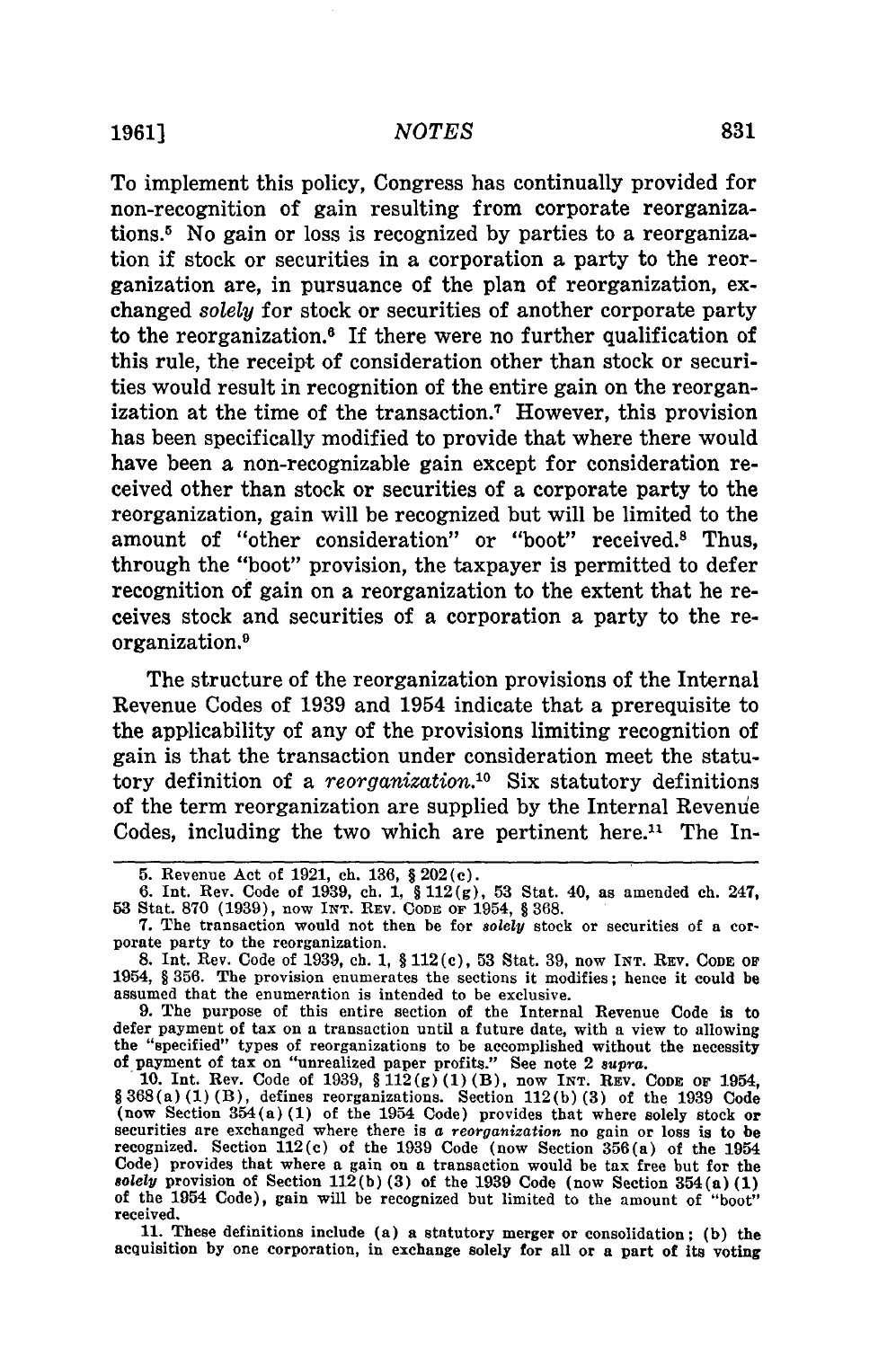ternal Revenue Code of **1939** requires that in order to qualify the acquiring corporation give *solely voting stock* as consideration either for 80% of all classes of stock of another corpora- $\chi$  tion<sup>12</sup> or for substantially all the properties of another corporation.18 Since both definitions require the acquiring corporation to give *solely voting stock,* it would appear that the transaction would not be a "reorganization" **by** statutory definition if some consideration other than voting stock were given. If there were a statutory provision to allow the exchange of stock to be considered as a transaction apart from the "boot" received, the transaction could meet the statutory definition of reorganization. However, the only provision which might be applicable, the "boot" provision,<sup>14</sup> is limited to certain sections of the Code, not including the reorganization definitions.<sup>15</sup> Since the "boot" provision does not modify the reorganization definitions, a stock for stock transaction which includes "boot" would seem to come under the general rule<sup>16</sup> making both gains and losses fully recognizable at the time of the transactions. <sup>17</sup>

The "solely for voting stock" requirement of the reorganization definitions under consideration was added to the law in 1934 because of concern over the use of these definitions to cast transactions which were in substance taxable sales in the technical form of reorganizations.<sup>18</sup> In interpreting this requirement

12. Section 112(g) (1) (B). See note 11 *supra.*

**13.** Section 112(g) (1) (C). See note 11 *supra.* 14, Int. Rev. Code of 1939, § 112(c), 53 Stat. 39, now **INT. REV. CODE OF** 1954, § 356(a).

**15.** See notes 8 and 10 *supra.*

16. See note 3 *8upra.*

17. Commissioner v. Turnbow, 286 F.2d 669 (9th Cir. 1960). See Helvering v. Southwest Consolidated Corp., 315 U.S. 194 (1942) **;** contra, Howard v. Commissioner, 238 F.2d 943 (7th Cir. 1956).

stock, of at least **80** per cent of the voting stock and at least **80** per cent of the total number of shares of all other classes of stock of another corporation; (c) the acquisition by one corporation, in exchange solely for all or a part of its vot**ing** stock, of substantially all the properties of another corporation, but **in** determining whether the exchange is solely for voting stock the assumption by the acquiring corporation of a liability of the other, or the fact that property acquired is subject to a liability, shall be disregarded; (d) a transfer by a corporation **of** all or a part of its assets to another corporation if immediately after the transfer the transferor or its shareholders or both are in control of the corporation to which the assets are transferred; (e) a recapitalization; (f) a mere change in identity, form, or place of organization, however effected. Int. Rev. Code of 1939 ch. 1, § 112(g) (1), 53 Stat. 40, as amended, ch. 247, 53 Stat. 870 (1939), now **INT.** REV. **CODE** OF 1954, § 368.

<sup>18.</sup> See note 8 *supra*. The "solely for voting stock" requirement was added to correct abuses of the existing law. The House Ways and Means Subcommittee thought the abuses so flagrant that they proposed that the reorganiza However, the committee decided that the wiser course would be to amend drastic-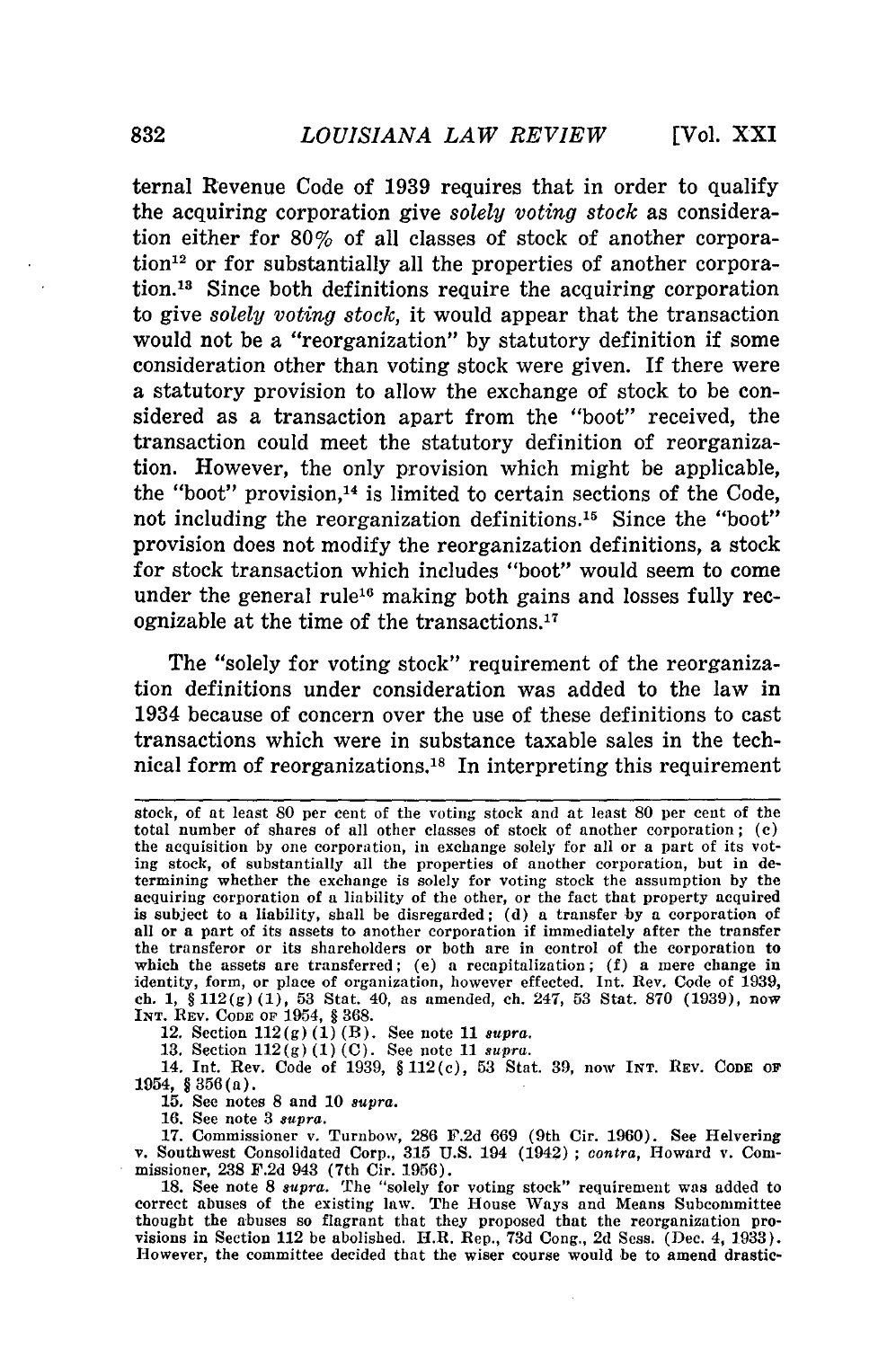#### *NOTES*

the Supreme Court in *Helvering v. Southwest Consolidated Corporation19* said: "Congress has provided that the ... [exchange] must be 'solely' for 'voting stock' of the transferee. 'Solely' leaves no leeway. Voting stock plus some other consideration does not meet the statutory requirement."<sup>20</sup> It must be noted, however, that in the *Southwest Consolidated* case the issue involved did not bring the "boot" provision before the consideration of the Court.21

The problem of the applicability of the "boot" provision in connection with the "solely for voting stock" requirement was presented to the Seventh Circuit in *Howard v. Commissioner.22* Petitioners had exchanged 80.19% of the total number of shares of stock for "solely for voting stock" of the acquiring corporation whereas other stockholders exchanged the remaining shares for cash. In holding that the petitioners had no recognizable gain at the time of the transaction, the court said *"but for* the cash received in exchange for the 19.81% of the **...** stock.. the transaction would have met the 'solely' requirement of  $\dots$ [the reorganization definition] **."23** Thus, in effect, the Seventh Circuit determined that whether a transaction meets the reorganization *definition* is to be determined by considering the transaction separate and apart from the boot received.24

Another possible construction of the statutory definition of reorganization was rejected by the Court in *Howard v. Commissioner.* It was argued there that the definition could be construed to mean that an exchange where at least 80% of the stock of a corporate party to a reorganization was acquired "solely for voting stock" of another corporate party would be a reorganiza-

ally the provisions so as to stop the known cases of tax avoidance, rather than to eliminate the sections completely. H.R. No. 704, 73d Cong., 2d Sess. (1933).

<sup>19. 315</sup> U.S. 194 (1942).

<sup>20.</sup> *Id.* at 198.

<sup>21.</sup> The carry-over basis of Int. Rev. Code of 1939, § **113** (a) (7) was at issue. *Id.* at 196.

<sup>22. 238</sup> F.2d 943 (7th Cir. 1956).

<sup>23.</sup> *Id.* at 948.

<sup>24.</sup> It is difficult to determine how the applicable sections could be construed to permit the "boot" provision to modify the definition of a reorganization. The "boot" provision, Int. Rev. Code of 1939,  $$ 112(c)$ , provides that where the ex-<br>change would be within the provisions of Section 112(b) (3), but for "boot" re-<br>ceived, gain will be recognized but limited to the amount of 112(b) (3) provides no gain or loss is to be recognized where solely stock is ex- changed for stock in pursuance of a plan of reorganization. Section 112(b) **(3)** provides no definition of the term reorganization. The definition is provided in Section  $112(g)(1)(B)$  of which Section  $112(c)$  makes no mention. It would appear that Section 112(c) should not modify the definition of reorganization. See notes **8** and **10** supra.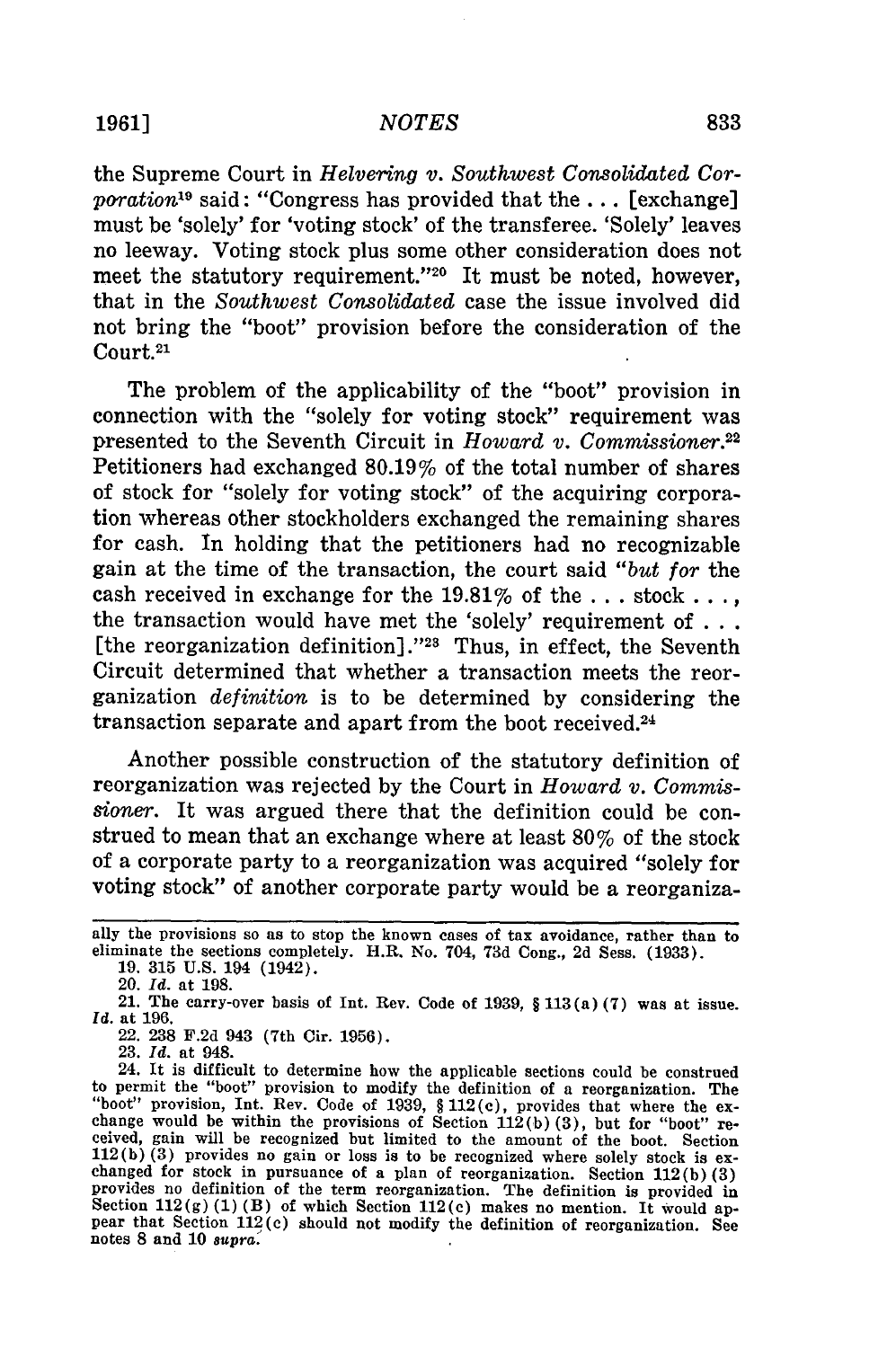tion even though other stockholders were given cash or other consideration for the remaining stock.<sup>25</sup> The court, however, found that the construction of the "solely for voting stock" in the *Southwest Consolidated* case was decisive of this point in that all the consideration received by all parties must be "solely voting stock."<sup>26</sup>

In the instant case the Ninth Circuit Court of Appeals, rejecting the *Howard* rationale, held that the transaction did not qualify as a reorganization due to the "solely for voting stock" requirement which precluded the receipt of "boot." Since the instant transaction was not a reorganization, the "boot" provision could not operate to limit the recognizable gain.

One factor considered in both the *Howard* and the instant cases was the potential effect of the decisions on the possibility of recognition of losses from exchanges not solely in kind.27 The provision for limiting the recognition of losses from exchanges not solely in kind, a companion provision of the limitation of gain provision, states that, where there would have been no recognizable loss on a reorganization but for "boot" received, no loss will be recognized.<sup>28</sup> Obviously, if the rationale of the instant case is followed, a transaction of the kind involved here would not be subject to the limitation of loss provision since it could not qualify as a reorganization by definition. Thus the loss would be fully recognizable at the time of the transaction.<sup>29</sup> In considering the possibilities of loss recognition, the Ninth Circuit observed that Congress seemed to have weighed the desirable features of the limitation of gain provisions against the undesirable potentialities of the recognition of losses.<sup>30</sup> The court

**26.** See note **25** *supra.*

**27.** Int. Rev, Code of **1939,** ch. **1,** § 112(e), **53** Stat. **39,** now **INT. REV. CODE oF** 1954, § **356.**

**28.** *Ibid.*

**30.** Commissioner v. Turnbow, **286 F.2d 669,** 674 (9th Cir. **1960).**

**<sup>25.</sup>** The "solely" provision could be deemed to apply only to the 80% requirement. If this were true, it would seem that the owners of the 80% (or more) of the stock should not be able to receive "other consideration" for additional stock if the transaction were to qualify as a reorganization. However, the *Southwest Consolidated* case would seem to be controlling even here, since at the time of the Controversy (B) and **(C)** of Section **112(g) (1)** of the Int. Rev. Code of **<sup>1939</sup>** were combined, even though the *Southwest Consolidated* case was decided on what would have been Section **112(g) (1) (C)** of the **Int.** Rev. Code, which did not have the **80%** requirement. See Howard v. Commissioner, **238 F.2d** 943, 946 (7th Cir. **1956).** See also **Int.** Rev. Code of **1939,** § **112(g) (1)** (B), **(C).**

**<sup>29.</sup>** Since the loss provision is limited to certain enumerated sections, as is true with gains (see note **8** *supra),* a small amount of cash would take the transaction out of the definition of reorganization. Hence, the provision would not **be** applicable to a transaction of this kind.